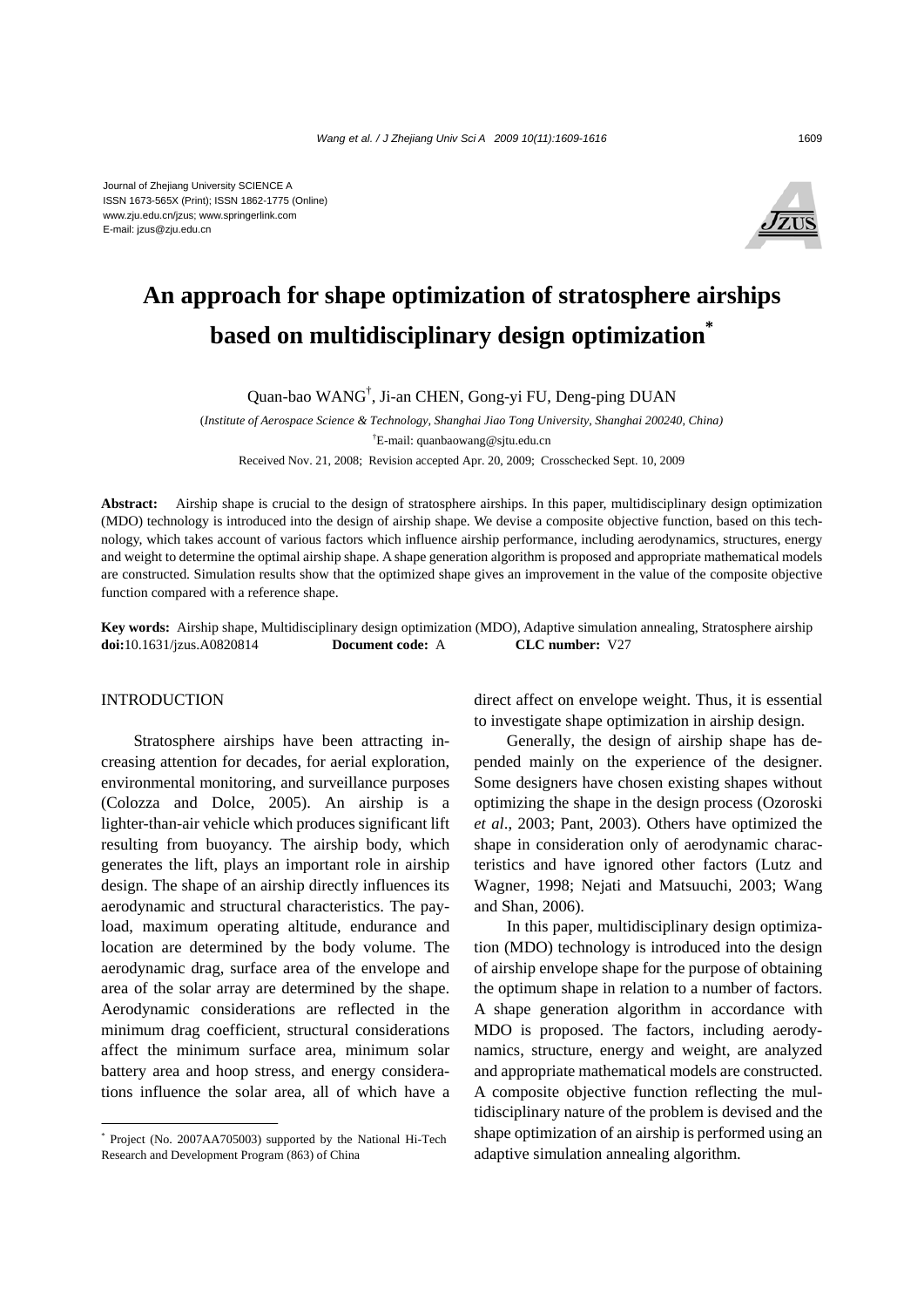# NATURE OF MULTIDISCIPLINARY ASPECTS

Aerodynamics, structures, energy and weight directly influence the design of airships, each having their own constraints and demands. From the perspective of aerodynamics, it is especially important to find a drag-minimized envelope (i.e., with a minimum volumetric drag coefficient) during the shape design of an airship. From a structural perspective, the shape design needs to reduce the hoop stress and from an energy perspective, airship shape is designed with the purpose of minimizing the surface area of the solar array while satisfying the energy requirements of the airship. Using the empirical expressions given by Khoury and Gillett (1999), an increase in fineness ratio can be shown to reduce the drag and resulting fuel load, but induce an increase in hoop stress, which causes higher structural bending moments and structural weight. This shows just one of the possible interactions among various factors. It leads to the conclusion that, from the viewpoint of MDO, shape optimization needs to take account of all possible interactions among different variables and find the optimum shape of the airship which satisfies the specifications and requirements posed by diverse factors that directly affect airship performance.

# SHAPE GENERATION ALGORITHM

To explore the possibility of designing better shapes using multidisciplinary optimization characteristics, a new shape generation algorithm is proposed to extend the range of design space. The equation of the airship body is denoted as

$$
64(y^2 + z^2) = a(l - x)(bx - l\sqrt{c} + \sqrt{cl^2 - dlx}), \quad (1)
$$

where  $x$ ,  $y$  and  $z$  are  $x$ -,  $y$ - and  $z$ -coordinate of points on airship curve, respectively, *l* is the length of the envelope and *a*, *b*, *c* and *d* are the shape parameters of the airship.

The characteristics of optimal shapes obtained are compared with a reference shape (Fig.1).

Since the complete airship body is obtained by revolving the 2D shape by 360° about the *x*-axis, the 2D shape equation can be transformed as follows:



# MODELS OF DISCIPLINES DESCRIPTION

To minimize aerodynamic drag, weight and structural requirements and to maximize energy generated by the solar array in the envelope design, the objectives of shape optimization are to minimize the volumetric drag coefficient, the surface area, hoop stress and the surface area of the solar array. Since high fidelity analysis is very time-consuming, low fidelity models from the literature have been integrated into the present optimizer to perform the optimization.

# **Model of volumetric drag coefficient**

The volumetric coefficient of drag  $(C_{\text{DV}})$ , which is calculated based on  $V^{2/3}$ , was given by Khoury and Gillett (1999) as a function of fineness ratio (*l*/*D*) and is described as follows:

$$
C_{\rm DV} = \frac{0.172 (l/D)^{1/3} + 0.252 (D/l)^{1/2} + 1.032 (D/l)^{2/7}}{Re^{1/6}},
$$
\n(3)

$$
Re = \frac{\rho_{\rm a} v l}{\mu}, \tag{4}
$$

where *D* is the maximum diameter of the envelope, *Re* is Reynolds number,  $\nu$  is the velocity of wind,  $\rho_a$  is the density of air and  $\mu$  is the dynamic viscosity of air.

## **Model of surface area**

The surface area of the envelope can be calculated as follows: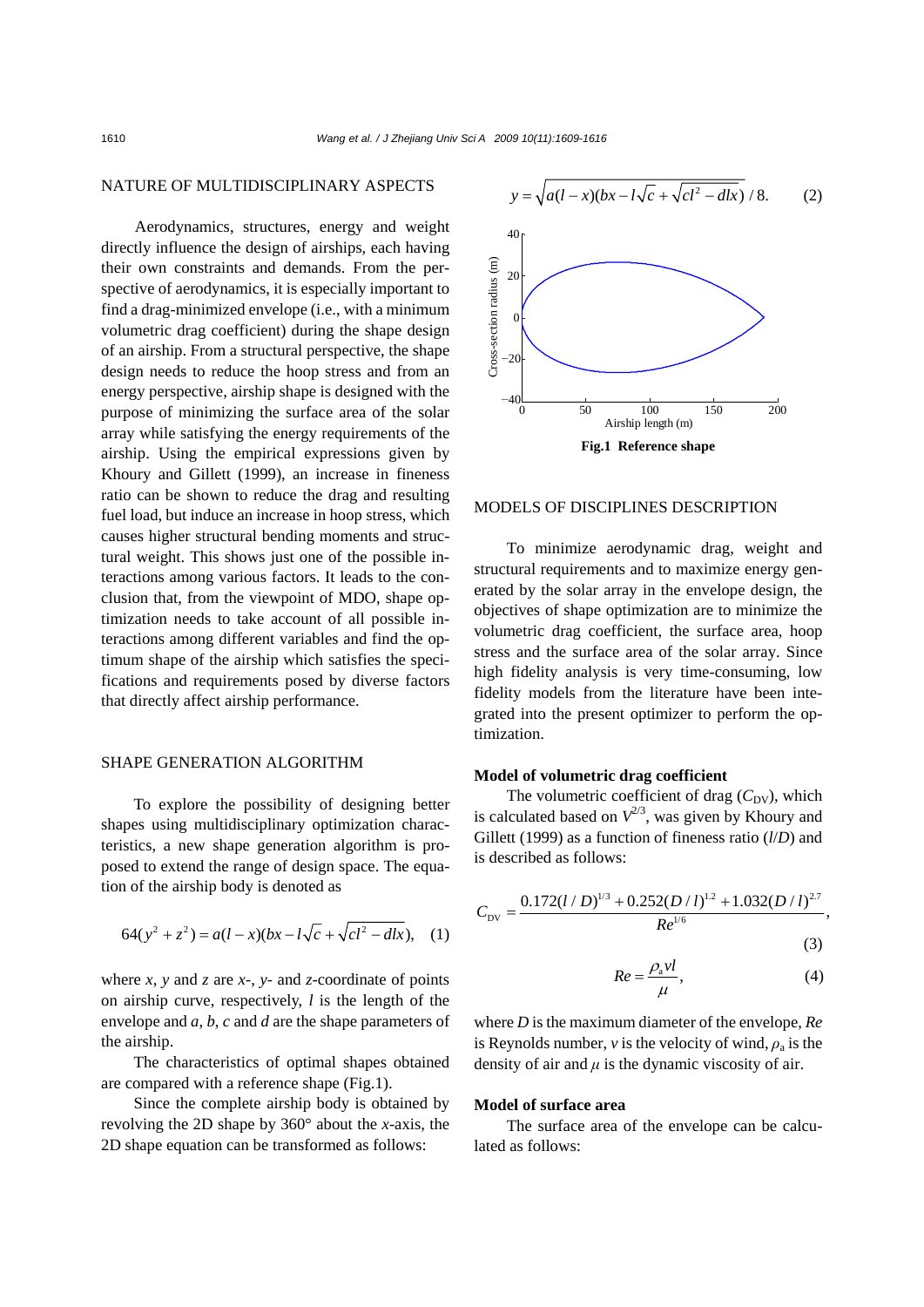$$
A_{e} = 2\pi \int_{0}^{a} y \left( 1 + \left( \frac{dy}{dx} \right)^{2} \right)^{0.5} dx.
$$
 (5)

#### **Model of minimum hoop stress**

The minimum hoop stress per unit thickness is obtained using Eq.(6). The minimum inner pressure  $(\Delta P)$  in Eq.(6) consisting of static pressure ( $p_{static}$ ), Munk pressure  $(p_{dyn})$  and internal differential pressure  $(p_{\text{diff}})$  is shown in Eq.(7). Static pressure caused by static bending moments, Munk pressure caused by the dynamic bending moments and internal differential pressure are calculated using Eq.(8), Eq.(9) and Eq.(10), respectively.

$$
\sigma_{\min} = \Delta P D / 2, \tag{6}
$$

$$
\Delta P = p_{\text{static}} + p_{\text{dyn}} + p_{\text{diff}}\,,\tag{7}
$$

$$
p_{\text{static}} = 2.263 \rho_{\text{a}} r_{\text{gc}} \lambda^2, \tag{8}
$$

$$
p_{\rm dyn} = \rho_{\rm a} v^2 V_{\rm e} (k_2 - k_1) (\sin 2\alpha) / (\pi r_{\rm gc}^3), \quad (9)
$$

$$
p_{\text{diff}} = 1.722 g \rho_{\text{a}} R \lambda \sin \alpha, \qquad (10)
$$

where *g* is the acceleration because of gravity,  $r_{gc}$  is the radius of the envelope at the mass center, *λ=l/D* is the fineness ratio,  $k_1$  and  $k_2$  are the Munk inertial factors of longitudinal and transverse directions, respectively,  $\alpha$  is the angle of attack, and  $R$  is the maximum radius.

#### **Model of surface area of solar array**

The power required to run an airship and its payloads consists mostly of control systems  $(p_{\text{ctrls}})$ , payload systems  $(p_{\text{pays}})$  and propulsion systems  $(p_{\text{prons}})$ . Of these, the propulsion systems use by far the greatest amount of energy. Around 100 kW of propulsion power is required when flying at 25 m/s. The payload systems use around 10 kW and the control system about 11 kW (Natio *et al.*, 1999), both of which can be assumed to be constant during design. The total power required can be described as follows:

$$
p_{\text{total}} = p_{\text{pays}} + p_{\text{crls}} + p_{\text{props}}.\tag{11}
$$

The energy used for propulsion can be calculated as

$$
p_{\text{props}} = F_{\text{prop}} v / \eta_{\text{prop}},\tag{12}
$$

$$
F_{\rm prop} = \rho_{\rm a} v^2 C_{\rm DV} V_{\rm e}^{^{2/3}} / 2, \tag{13}
$$

$$
V_{\rm e} = \pi \int_0^l y^2 \mathrm{d}x,\tag{14}
$$

where *v* is the speed of the airship,  $\eta_{\text{prop}}$  is the efficiency of the propulsion systems, *l* is the length of the airship, and  $V_e$  is the volume of the envelope.

The total energy is denoted as

$$
Q_{\text{total}} = k_{\text{energy}} p_{\text{total}} t,\tag{15}
$$

where  $k_{\text{energy}}$  is the factor of energy and  $t$  is the time in days.

For the purpose of calculating the area of the solar array, the shape of the airship can be assumed to approximate a cylinder. The radius of the envelope at the mass center  $(r_{\rm gc})$  is adopted as the radius of the cylinder. Thus, a vector which defines any point on the surface can be created as a function of the radius of a cylinder  $(r_{gc})$ , location  $(x)$  and angle along the circumference (*γ*), and is given by

$$
\boldsymbol{P}(x, y, z) = (x, r_{\rm gc} \sin \gamma, r_{\rm gc} \cos \gamma). \tag{16}
$$

Using Eq.(16), the normal vector of the surface is

$$
\overline{n}(x, y, z) = (0, \sin \gamma, \cos \gamma). \tag{17}
$$

The sun elevation angle (*β*) and the azimuth angle  $(\alpha)$  are changing with time, changing the direction of the solar incidence ray (Fig.2). The normal vector of solar radiation is

$$
\overline{I}_{\text{sunO}} = \begin{pmatrix} \sin \alpha \cos \beta \\ \cos \alpha \cos \beta \\ \sin \beta \end{pmatrix} . \tag{18}
$$

The solar radiation vector can be resolved into two parts: one perpendicular to the solar array surface and one parallel to it. Of these two parts, only the perpendicular part of the solar radiation vector is effective in producing electrical energy. This perpendicular part can be calculated using the dot product of the solar vector and the local normal vector of the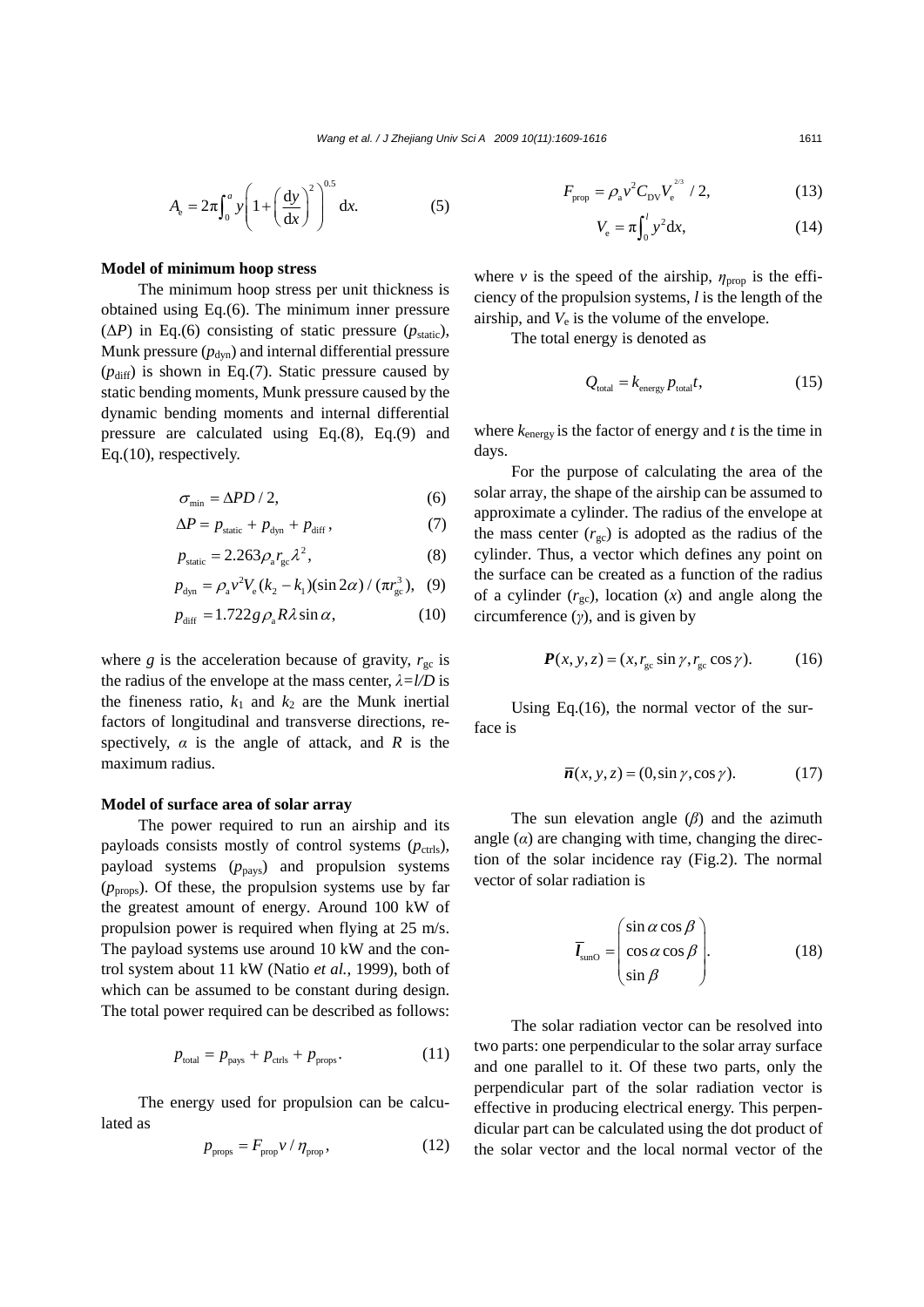

**Fig.2 Sketch of sun angles** 

solar array surface, providing that these two vectors are relative to the same axis system. For this purpose, the solar radiation vector is transformed to the local airship axis system using Eq.(19):

$$
\overline{I}_{\text{sun}} = T_{\text{m}} \cdot \overline{I}_{\text{sunO}} = T_{\text{m}} \cdot \begin{pmatrix} \sin \alpha \cos \beta \\ \cos \alpha \cos \beta \\ \sin \beta \end{pmatrix}, \qquad (19)
$$

where  $T_{\rm m}$  is a transformation matrix, which transforms the vector from the universal axis system to the local airship axis system. The contents of this matrix depend on the attitude and direction of the airship, and are expressed as Eq.(20) and shown at the bottom of this page, where  $\Theta$  is the airship pitch angle,  $\Phi$  is the airship roll angle and  $\Psi$  is the airship yaw angle (0° for east, 270° for north).

When an airship is flying eastwards without any pitch and roll ( $\Theta$ =0,  $\Phi$ =0,  $\Psi$ =0), the matrix becomes

$$
\boldsymbol{T}_{\text{m}} = \begin{pmatrix} 1 & 0 & 0 \\ 0 & 1 & 0 \\ 0 & 0 & 1 \end{pmatrix} . \tag{21}
$$

Thus, the solar radiation perpendicular to the surface  $(I_b)$  can be obtained from

$$
I_{\rm b} = I_{\rm n} \frac{\overline{n} \cdot l_{\rm sun}}{|\overline{n}| \cdot |\overline{l_{\rm sun}}|},\tag{22}
$$

where  $I_n$  is the intensity of the sunlight.

The amount of electrical energy generated from an area d*s* can be calculated as

$$
dW = I_b \cdot \eta_{\text{solar}} ds,\tag{23}
$$

where d*s* is the product of the length along the *x*-direction and the length along the circumference

$$
ds = dx \cdot r_{gc} d\gamma. \tag{24}
$$

The total amount of energy received on the solar array is

$$
Q_{\text{sun}} = \iiint\limits_{x \, \gamma \, t} I_n \, \frac{\overline{n} \cdot \overline{l}_{\text{sun}}}{|\overline{n}| \cdot |\overline{l}_{\text{sun}}|} \eta_{\text{solar}} r_{\text{gc}} \, \text{d}t \, \text{d}t \gamma \, \text{d}x. \tag{25}
$$

For the airship to work normally, the energy should satisfy

$$
Q_{\rm sun} = Q_{\rm total}.
$$
 (26)

The surface area of the solar array can be obtained easily using Eqs. $(15)$ ,  $(25)$  and  $(26)$  with numerical method, and is described as

$$
A_{sa} = \iint\limits_{x \gamma} r_{gc} \, d\gamma \, dx. \tag{27}
$$

#### SHAPE OPTIMIZATION OF AIRSHIP

#### **Design vector**

There are four shape coefficients in Eq.(1), namely *a*, *b*, *c*, *d*. To investigate the effect of relaxing the length constraint, the length is kept in the design vector. Thus, the design vector of the concerned problem is described as  $X_p = (a, b, c, d, l)$ .

#### **Constraints**

The volume of the airship is fixed for the comparability of the design results. The range of the

$$
\boldsymbol{T}_{\mathrm{m}} = \begin{pmatrix} \cos\Theta\cos\Psi & \cos\Theta\sin\Psi & -\sin\Theta \\ -\cos\Phi\sin\Psi + \sin\Phi\sin\Theta\cos\Psi & \cos\Phi\cos\Psi + \sin\Phi\sin\Theta\sin\Psi & \sin\Phi\cos\Theta \\ \sin\Phi\sin\Psi + \cos\Phi\sin\Theta\cos\Psi & -\sin\Phi\cos\Psi + \cos\Phi\sin\Theta\sin\Psi & \cos\Phi\cos\Theta \end{pmatrix},
$$
(20)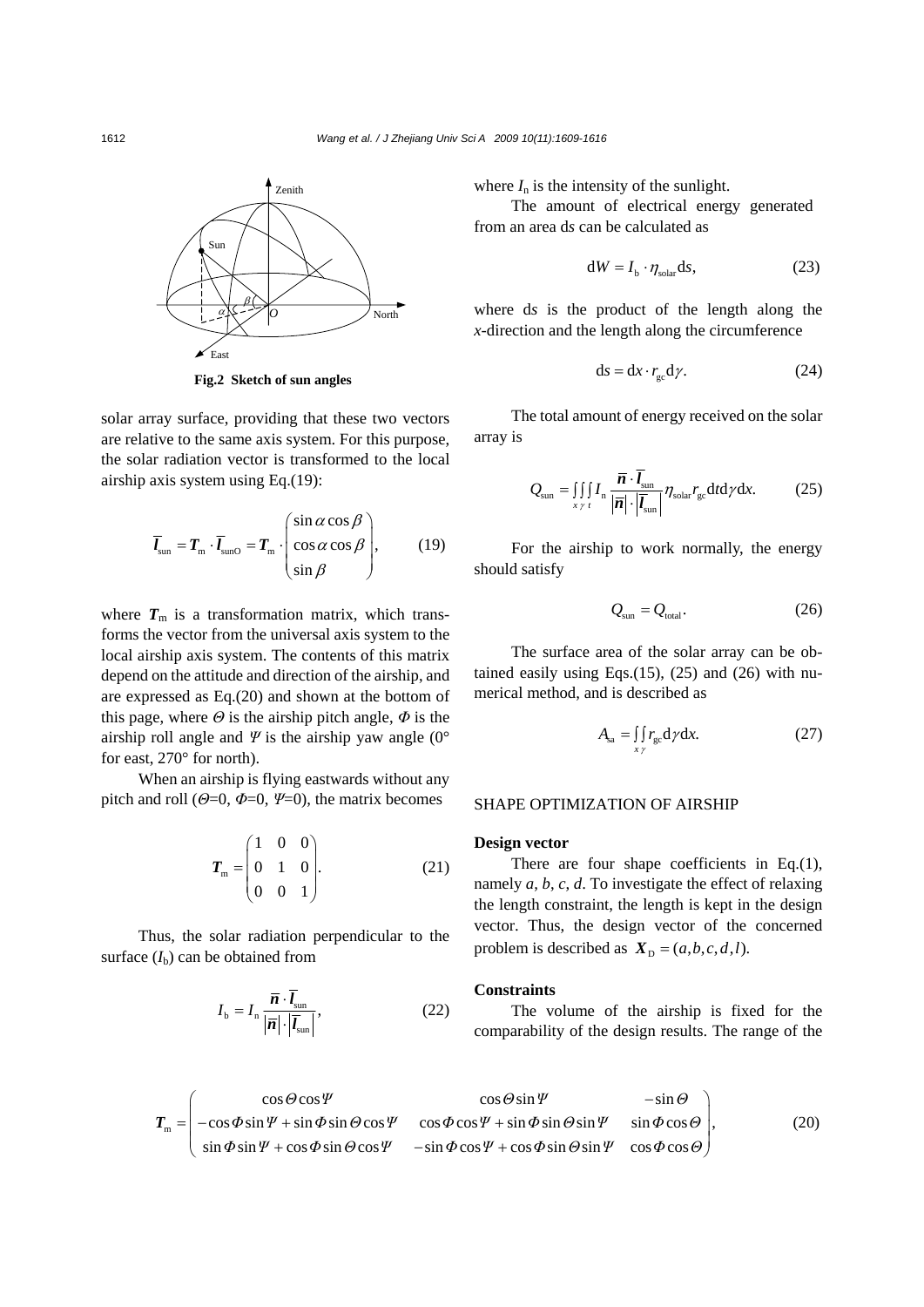length is set taking into account the shape and length of airships in general. The constraints are shown as  $V = 2.5 \times 10^5$  m<sup>3</sup>, 160 m  $\le l \le 200$  m.

## **Objective function**

To consider the influences of various factors on the optimization of shape, a composite objective function involving  $C_{\text{DV}}$ ,  $A_{\text{e}}$ ,  $\sigma_{\text{min}}$ , and  $A_{\text{sa}}$  is devised as follows:

$$
F_{\text{composite}} = \frac{1}{4} \times \left( \frac{C_{\text{DV}}}{C_{\text{DVF}}} + \frac{A_{\text{e}}}{A_{\text{eF}}} + \frac{\sigma_{\text{min}}}{\sigma_{\text{minF}}} + \frac{A_{\text{sa}}}{A_{\text{saF}}} \right) \times 100,
$$
\n(28)

where  $C_{\text{DVF}}$ ,  $A_{\text{eF}}$ ,  $\sigma_{\text{minF}}$ , and  $A_{\text{saF}}$  are the respective initiation values of  $C_{\text{DV}}$ ,  $A_{\text{e}}$ ,  $\sigma_{\text{min}}$ , and  $A_{\text{sa}}$  corresponding to the reference shape.

Other objective functions adopted for comparison with the composite function described above are as follows:

$$
F_{o1} = \frac{C_{\text{DV}}}{C_{\text{DVF}}} \times 100,\tag{29}
$$

$$
F_{o2} = \frac{\sigma_{\min}}{\sigma_{\min F}} \times 100. \tag{30}
$$

# ADAPTIVE SIMULATION ANNEALING ALGO-RITHM

Adaptive simulated annealing (ASA) is employed to perform the shape optimization. ASA (Ingber, 1993) is a variant of simulated annealing (SA). SA is a random-search technique which exploits an analogy between the way in which a metal cools and freezes into a minimum energy crystalline structure (the annealing process) and the search for a minimum in a more general system.

To force some material into a low energy state, we heat it and make it reach a high temperature  $T_0$  by imparting high energy to it. Then we cool it slowly, allowing it to come to thermal equilibrium at each temperature. This strategy of a controlled decrease in temperature leads to a crystallized solid state, which is stable and corresponds to a minimum of energy. The physical process described above was associated with combinatorial optimization problems

(Kirkpatrick *et al*., 1983). An objective function is associated with the energy of a physical system and system dynamics are imitated by random local modifications of the current solution. In SA, the annealing process is simulated at several such temperature steps by letting the system reach equilibrium at each temperature. To simulate how the system reaches thermodynamic equilibrium at each fixed temperature in the schedule of decreasing temperatures, the Metropolis algorithm (Metropolis *et al*., 1953) is employed. Thus, the SA algorithm not only accepts changes that decrease the objective function (assuming a minimization problem), but also some changes that increase it, which makes it avoid being trapped in local minima. In the SA algorithm, key parameters are the initial temperature, the annealing schedule which mandates how the temperature is decremented, and the number of iterations at each step (Banerjee and Dutt, 2004).

Compared to standard SA algorithms, ASA employs a new annealing schedule for each temperature as

$$
T(k) = T_0 \exp(-ck^{1/N}),
$$
 (31)

where  $T(k)$  is the temperature of the annealing schedule in annealing-time steps  $k$ ,  $T_0$  is the starting temperature and is large enough, *c* is a constant and *N* is the number of parameters.

The annealing schedule is faster than fast Cauchy annealing (Szu and Hartley, 1987), where  $T=T_0/k$ , and much faster than Boltzmann annealing (Kirkpatrick *et al.*, 1983), where  $T=T_0/\text{ln}k$ . ASA algorithm is well suited to solving high non-linear problems with short running codes, when finding the global optimum is more important than a quick improvement in the design (Ingber, 1993), and so suits very well the optimization problem described above.

To ensure that the optimizer performs efficiently, some control parameters in ASA (Table 1) had to be adjusted to suit the objective function. Inappropriate parameter settings can make the algorithm extremely inefficient and may even result in failure to arrive at the global optimum.

The values of 'Max. number of generated designs' and 'Convergence epsilon' are determined by numerical experimentation while the values of other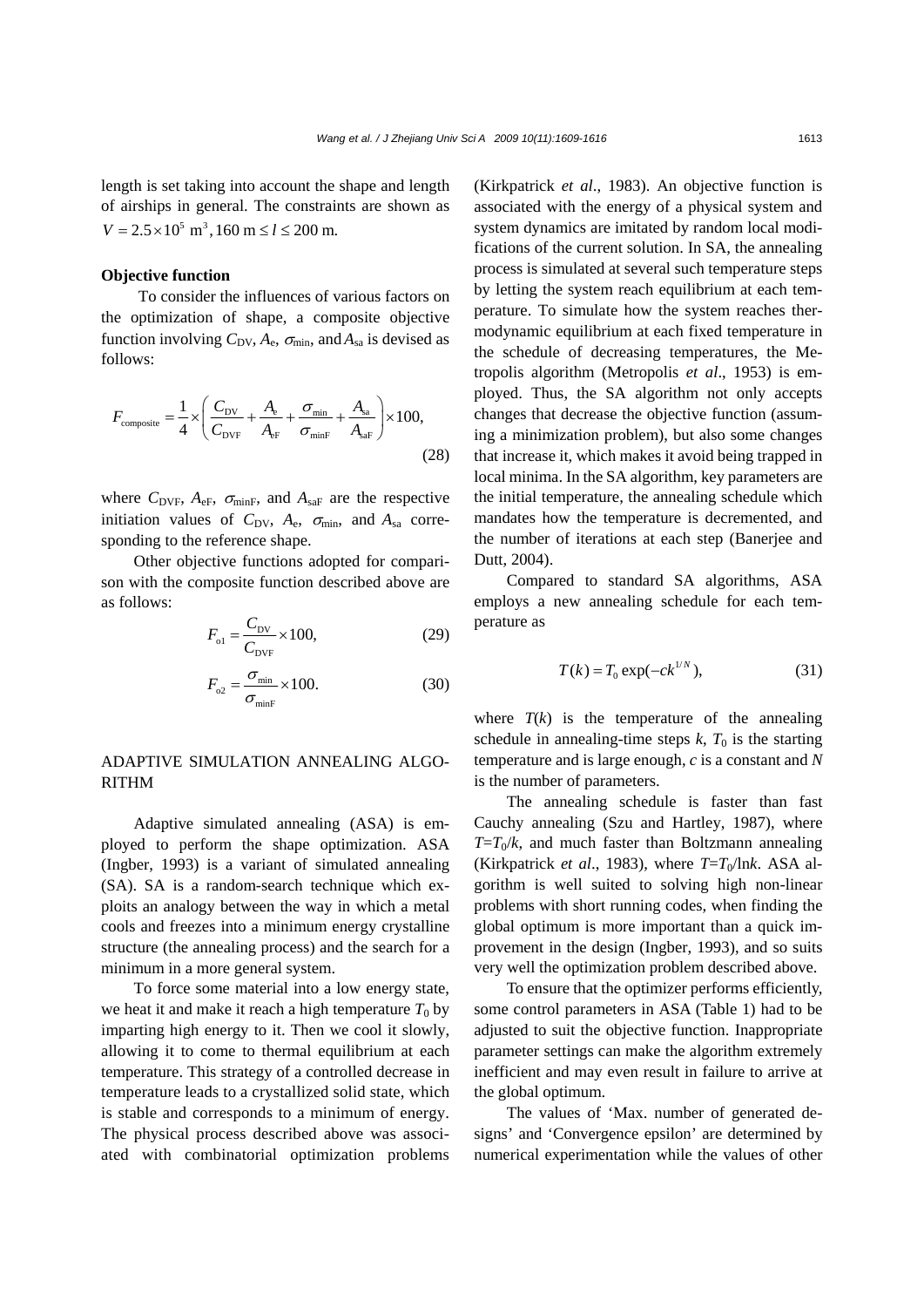parameters are those recommended by Ingber (1993) based on previous experience. A higher penalty is forced on the objective function for an undesirable shape resulting from the shape generation algorithm.

**Table 1 Control parameters of ASA** 

| Control parameter                       | Value              |
|-----------------------------------------|--------------------|
| Max. number of generated designs        | 10 000             |
| Convergence epsilon                     | $1 \times 10^{-3}$ |
| Number of designs for convergence check | 5                  |
| Relative rate of parameter annealing    | 1.0                |
| Relative rate of cost annealing         | 1.0                |
| Relative rate of parameter quenching    | 1.0                |
| Relative rate of cost quenching         | 1.0                |
| Max. number of failed designs           | 5                  |

### RESULTS AND DISCUSSION

In this section, we describe the results from performing optimization using an adaptive SA algorithm to resolve the problem described above.

Firstly, we optimized the shape using objective function  $F_{01}$ . Fig.3 shows the optimized shape in comparison with the reference shape. Comparisons with respect to  $C_{\text{DV}}$ ,  $A_e$ ,  $\sigma_{\text{min}}$ ,  $A_{sa}$  and objective function  $F_{01}$  are shown in Table 2. Little improvement was gained in terms of  $C_{\text{DV}}$  or  $A_{\text{sa}}$ . The reason is that the design of the reference shape focused on the lowest volumetric coefficient of drag C<sub>DV</sub> under the given operating conditions. Thus, it had an objective function similar to that of the optimization above, giving little improvement in  $C_{\text{DV}}$ .



**Fig.3 Comparison between the shape optimized with**  *F***o1 and the reference shape** 

A similar optimization was carried out with objective function  $F_{02}$ . The shape obtained was compared to the reference shape (Fig.4). The comparison in terms of  $C_{\text{DV}}$ ,  $A_e$ ,  $\sigma_{\text{min}}$ ,  $A_{sa}$  and  $F_{o2}$  is shown in Table 3. From Fig.4 we conclude that the shape generation algorithm prefers to have a minimum airship length for minimum hoop stress.

**Table 2 Results from comparisons between the refer**ence shape and the optimized shape  $(F_{o1})$ 

|                               | Reference | Optimized | Improvement |
|-------------------------------|-----------|-----------|-------------|
|                               | shape     | shape     | (%)         |
| $C_{\rm DV}$                  | 0.02397   | 0.02370   | 1.13        |
| $A_{\scriptscriptstyle\rm e}$ | 23644.6   | 24249.7   | $-2.56$     |
| $\sigma_{\min}$               | 6044.1    | 6293.3    | $-4.12$     |
| $A_{sa}$                      | 10182.2   | 10070.9   | 1.09        |
| $F_{o1}$                      | 100.00    | 98.87     | 1.13        |



**Fig.4 Comparison between the shape optimized with**  *F***o2 and the reference shape** 

**Table 3 Results from comparisons between the refer**ence shape and the optimized shape  $(F_{02})$ 

|                 | Reference | Optimized | Improvement |
|-----------------|-----------|-----------|-------------|
|                 | shape     | shape     | $(\%)$      |
| $C_{\rm DV}$    | 0.02397   | 0.02565   | $-7.01$     |
| $A_{\rm e}$     | 23644.6   | 22429.6   | 5.14        |
| $\sigma_{\min}$ | 6044.1    | 5093.2    | 15.73       |
| $A_{sa}$        | 10182.2   | 10870.1   | $-6.76$     |
| $F_{01}$        | 100.00    | 84.27     | 15.73       |

So far, the optimizations described were carried out using only a single objective function. To appreciate the multidisciplinary aspect of optimization, the composite objective function described as Eq.(28) was incorporated into the optimizer. The comparison between the optimized shape and the reference shape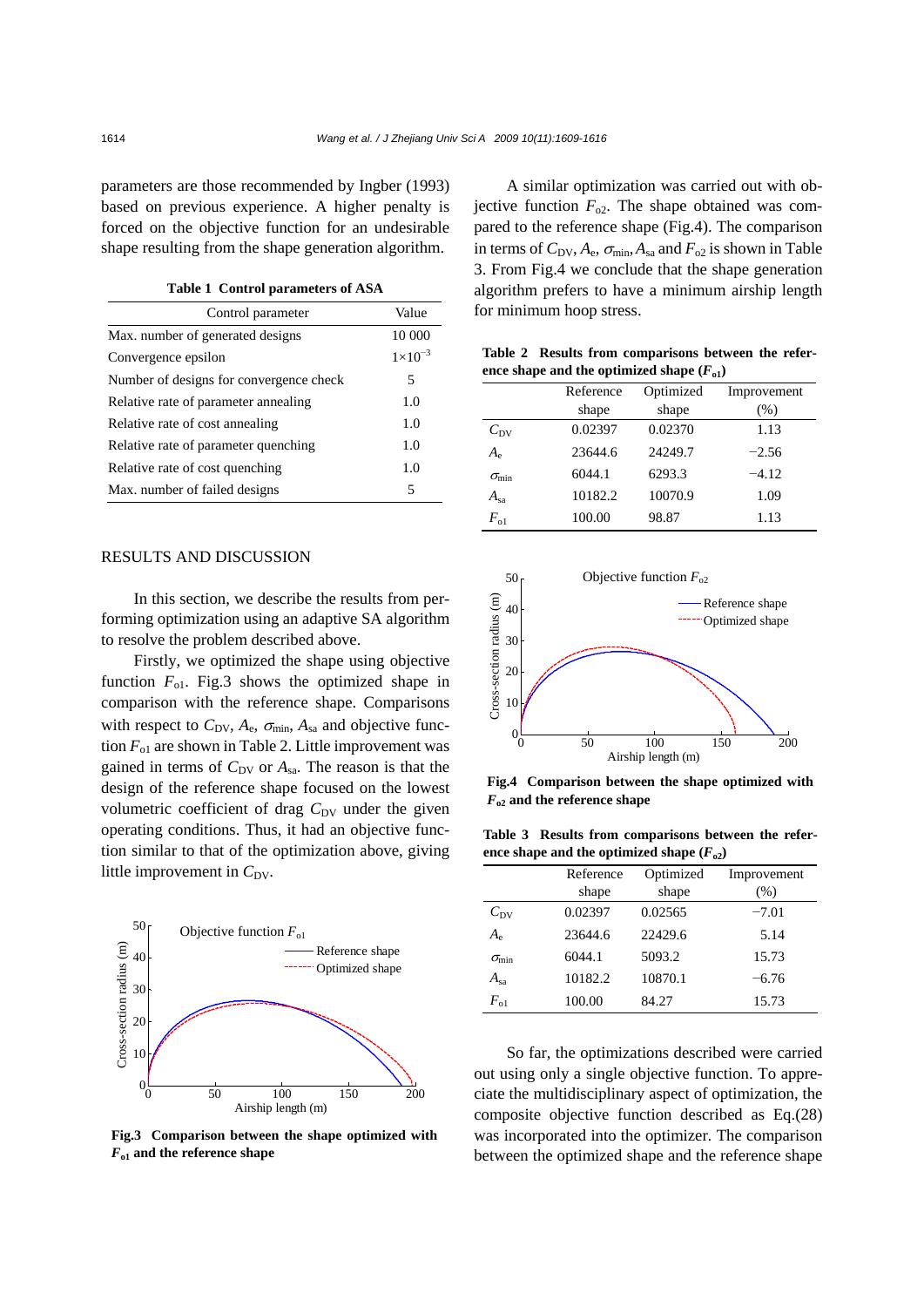is shown in Fig.5. The numerical values of four objective functions compared with the reference shape are presented in Table 4. The results show that the optimal shape has a 2.10% improvement in the value of the composite objective function compared with the reference shape.



**Fig.5 Comparison between the shape optimized with the composite objective function and the reference shape** 

**Table 4 Results from comparisons between the reference shape and the optimized shape**  $(F_{\text{composite}})$ 

|                 | Reference | Optimized | Improvement |
|-----------------|-----------|-----------|-------------|
|                 | shape     | shape     | (% )        |
| $C_{\rm DV}$    | 0.02397   | 0.02460   | $-2.63$     |
| $A_{\rm e}$     | 23644.6   | 23117.7   | 2.23        |
| $\sigma_{\min}$ | 6044.1    | 5368.9    | 11.17       |
| $A_{sa}$        | 10182.2   | 10425.9   | $-2.39$     |
| $F_{\alpha 1}$  | 100.00    | 97.90     | 2.10        |

To demonstrate more clearly the advantages of an MDO approach to this problem, the optimized shapes corresponding to the objective functions  $F_{01}$ and  $F_{02}$  in terms of  $F_{\text{composite}}$  were calculated using Eq.(28). Comparisons with respect to  $F_{\text{composite}}$  between the reference shape and the optimized shape using different objective functions are shown in Table 5.

**Table 5 Comparisons between the reference shape and the shapes optimized with different objective functions**

|                                        | $F_{\text{composite}}$ | Improvement $(\%)$ |
|----------------------------------------|------------------------|--------------------|
| Reference shape                        | 100.00                 |                    |
| Optimized shape $F_{01}$               | 101.12                 | $-1.12$            |
| Optimized shape $F_{02}$               | 98.23                  | 1.77               |
| Optimized shape $F_{\text{composite}}$ | 97.90                  | 2.10               |

The results show that the composite objective function value with the objective function  $F_{\text{composite}}$ turns out to be lower than the objective functions  $F_{01}$ and  $F_{02}$ .

## **CONCLUSION**

In the process of designing stratosphere airships, some designers do not consider optimization of the airship shape while others optimize the shape using an objective function related to only a single factor. In this paper, MDO is introduced into the shape design of airships for considering the influence of various factors and obtaining the best shape. A shape generation algorithm is proposed and models of each factor are constructed. A composite objective function is devised based on the optimum targets of minimum drag, minimum surface, minimum hoop stress and minimum surface of solar array. An adaptive SA algorithm is adopted for the optimization, and the result of simulations show the validity of this method.

#### **References**

- Banerjee, S., Dutt, N., 2004. Very Fast Simulated Annealing for HW-SW Partitioning. Technical Report CECS-TR-04-17, University of California, Irvine.
- Colozza, A., Dolce, J.L., 2005. High-altitude, Long-endurance Airships for Coastal Surveillance. NASAPTM-2005- 213427.
- Ingber, L., 1993. Adaptive Simulated Annealing (ASA), Global Optimization C-code. Caltech Alumni Association, Pasadena, California. Available from: http://www. ingber.com/#ASA−CODE [Accessed 13/09/08; verified 01/02/09].
- Khoury, G.A., Gillett, J.D., 1999. Airship Technology. Cambridge University Press, Cambridge.
- Kirkpatrick, S., Gelatt, C.D.Jr., Vecchi, M.P., 1983. Optimization by simulated annealing. *Science*, **220**(4598):671- 680. [doi:10.1126/science.220.4598.671]
- Lutz, T., Wagner, S., 1998. Drag reduction and shape optimization of airship bodies. *Journal of Aircraft*, **35**(3):345-351.
- Metropolis, N., Rosenbluth, A., Rosenbluth, M., Teller, A., Teller, E., 1953. Equation of state calculations by fast computing machines. *Journal of Chemical Physics*, **21**(6):1087-1092.
- Natio, H., Eguchi, K., Hoshino, T., Okaya, S., Fujiwara, T., Miwa, S., Nomura, Y., 1999. Design Concept and Analysis of Solar Power Subsystem for SPF Airship Operation. AIAA 99-3913.